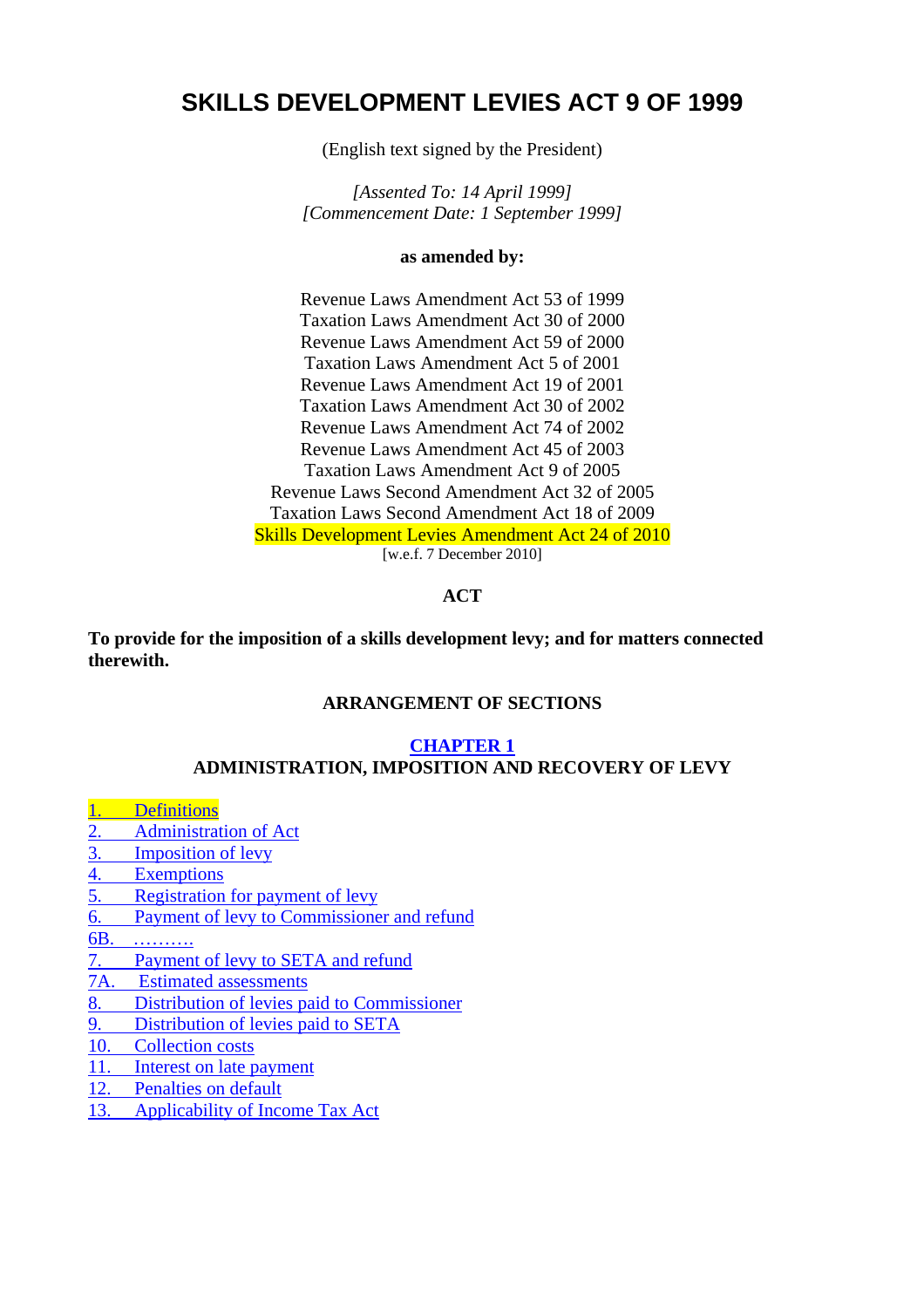# **[CHAPTER 2](#page-11-0) RECOVERY OF LEVY BY SETA**

<span id="page-1-0"></span>[14. Recovery of levy](#page-11-0)

[15. Appointment of inspectors](#page-11-0) 

[16. Powers of entry of inspectors](#page-11-0)

[17. Powers of inspector to question and inspect](#page-12-0)

[18. Co-operation with inspectors](#page-13-0)

[19. Undertakings and compliance orders](#page-13-0) 

# **[CHAPTER 3](#page-13-0) GENERAL PROVISIONS**

[20. Offences](#page-13-0) 

[20A. Jurisdiction of Courts](#page-14-0)

[21. Proof of accuracy of statement](#page-14-0) 

[22. Regulations](#page-14-0)

[23. Amendment of Skills Development Act](#page-14-0)

[24. Short title and commencement](#page-14-0) 

[Schedule - Amendment of Skills Development Act](#page-14-0)

# **CHAPTER 1**

# **ADMINISTRATION, IMPOSITION AND RECOVERY OF LEVY**

# **1. Definitions**

In this Act, unless the context otherwise indicates -

"**approved body**" means the body approved by the Minister in terms of section  $7(1)(b)$  to collect the levy on behalf of a SETA;

**"Commissioner"** means the Commissioner for the South African Revenue Service, established by section 2 of the South African Revenue Service Act, 1997 (Act No. 34 of 1997);

**"Director-General"** means the Director-General of Higher Education and Training; [Definition of "Director-General" substituted by s. of Act 24/2010]

**"employee"** includes an employee as defined in the Fourth Schedule to the Income Tax Act;

**"employer"** includes an employer as defined in the Fourth Schedule to the Income Tax Act;

**"Income Tax Act"** means the Income Tax Act, 1962 (Act No. 58 of 1962);

**"interest"** means any interest payable in terms of [section 11](#page-9-0);

**"levy"** means the skills development levy referred to in [section 3;](#page-2-0)

**"Minister"** means the Minister of Higher Education and Training; [Definition of "Minister" substituted by s. 1 of Act 24/2010]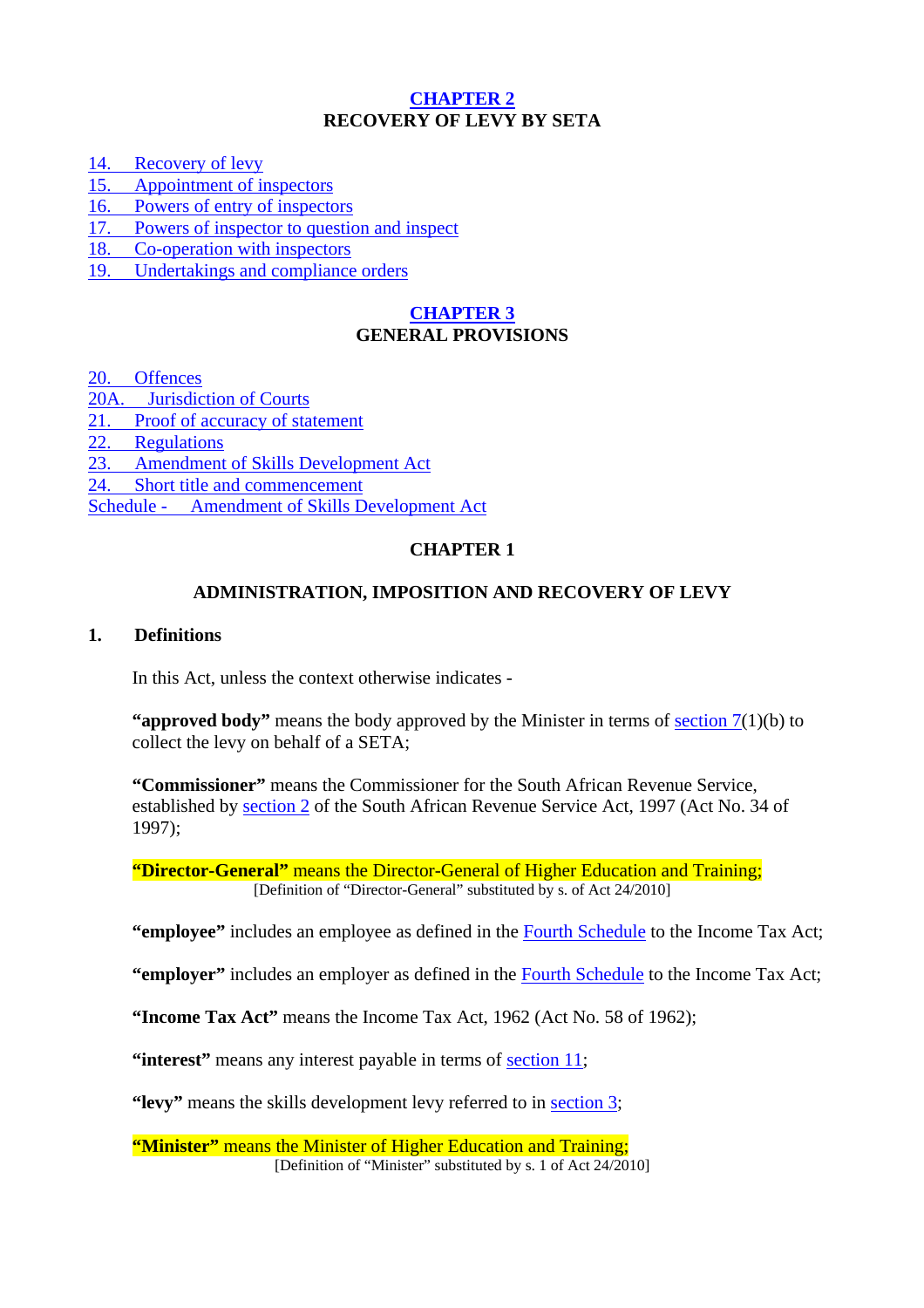<span id="page-2-0"></span>**"National Skills Authority"** means the National Skills Authority, established by section 4 of the Skills Development Act;

**"National Skills Fund"** means the National Skills Fund, established by section 27(1) of the Skills Development Act;

**"penalty"** means any penalty payable in terms of [section 12;](#page-9-0)

**"prescribed"** means prescribed by regulation in terms of [section 22](#page-14-0);

**"sector"** means a sector as determined by the Minister in terms of section 9(2) of the Skills Development Act;

**"SETA"** means a sector education and training authority, established by section 9(1) of the Skills Development Act;

**"Skills Development Act"** means the Skills Development Act, 1998 (Act No. 97 of 1998);

**"this Act"** includes any regulation made in terms of [section 22,](#page-14-0) but does not include the footnotes.

# **2. Administration of Act**

- (1) Subject to subsection (2), the Director-General must administer this Act.
- (2) The Commissioner must administer the provisions of the Act in so far as it relates to the collection of the levy payable to the Commissioner in terms of this Act.
- (3) The Director-General may delegate any part of the administration of this Act, contemplated in subsection (1), to the executive officer of a SETA.
- (4) A delegation in terms of subsection (3)
	- (a) is subject to the conditions the Director-General determines;
	- (b) must be in writing;
	- (c) does not prevent the Director-General from performing the part of the administration so delegated; and
	- (d) may at any time be withdrawn in writing.

# **3. Imposition of levy**

- (1) Every employer must pay a skills development levy from
	- (a) 1 April 2000, at a rate of 0,5 per cent of the leviable amount; and
	- (b) 1 April 2001, at a rate of one per cent of the leviable amount.
- (2) ……….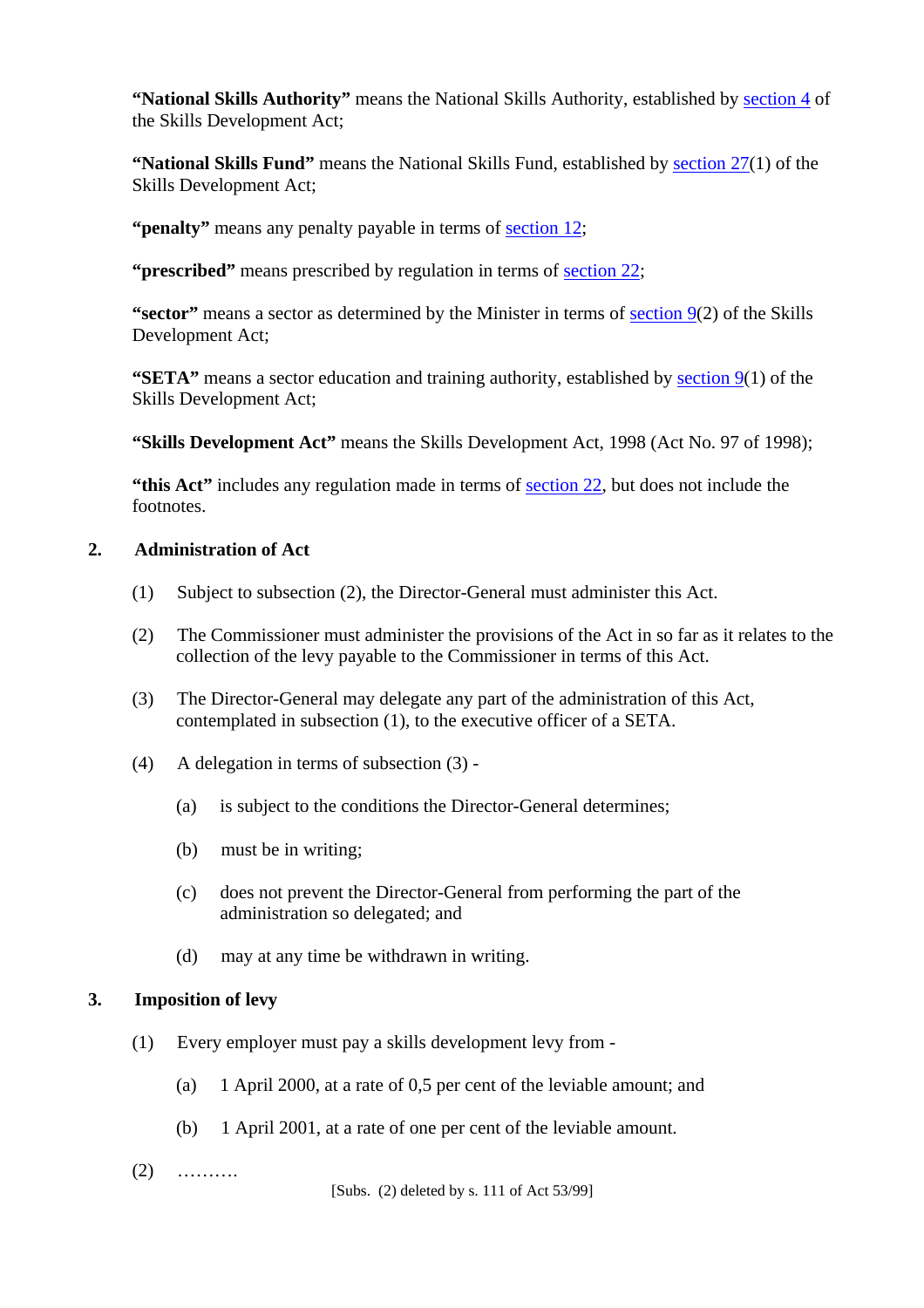(3) ……….

[Subs. (3) deleted by s. 111 of Act 53/99]

- (4) For the purposes of subsections (1), (2) and (3), but subject to subsection (5), the leviable amount means the total amount of remuneration, paid or payable, or deemed to be paid or payable, by an employer to its employees during any month, as determined in accordance with the provisions of the Fourth Schedule to the Income Tax Act for the purposes of determining the employer's liability for any employees' tax in terms of that Schedule, whether or not such employer is liable to deduct or withhold such employees'  $\tan \frac{1}{2}$
- (5) The amount of remuneration referred to in subsection (4) does not include any amount -
	- (a) paid or payable to any person contemplated in paragraphs (c) and (d) of the definition of "employee" in paragraph 1 of the Fourth Schedule to the Income Tax Act, to whom a certificate of exemption has been issued in terms of paragraph 2(5)(a) of that Schedule;
	- (b) paid or payable to any person by way of any pension, superannuation allowance or retiring allowance;
	- (c) contemplated in paragraphs  $(a)$ ,  $(d)$ ,  $(e)$  or  $(eA)$  of the definition of "gross income" in section 1 of the Income Tax Act;
	- (d) payable to a learner in terms of a contract of employment contemplated in section 18(3) of the Skills Development Act.
	- (e) which is in terms of paragraph 11 C of the Fourth Schedule to the Income Tax Act, 1962, deemed to be paid or payable by an employer which is a private company for purposes of that Act, to any person who is a director of that private company.

[Para. (e) added by s. 61 of Act 30/2002]

- (6) Despite subsection (1), on the request of a SETA, the Minister may, in consultation with the Minister of Finance and by notice in the *Gazette*, determine from time to time a rate and basis for the calculation of a levy payable by employers within the jurisdiction or a part of the jurisdiction of a SETA, different from the rate and basis contemplated in subsection  $(1)(a)$  or  $(b)$ , as the case may be, but subject to subsection  $(7)$ .
- (7) The rate and basis determined in a notice in terms of subsection (6) may not have the result that the amount of the levies collected by virtue of such notice is less than the amount of the levies which would have been collected, based on the rate and basis contemplated in subsection (1)( a) or (b), as the case may be.
- (8) The Minister may, in consultation with the Minister of Finance, determine criteria for purposes of any determination contemplated in subsection (6).
- (9) The notice referred to in subsection (6) must contain
	- (a) the rate and basis for the calculation of the levy;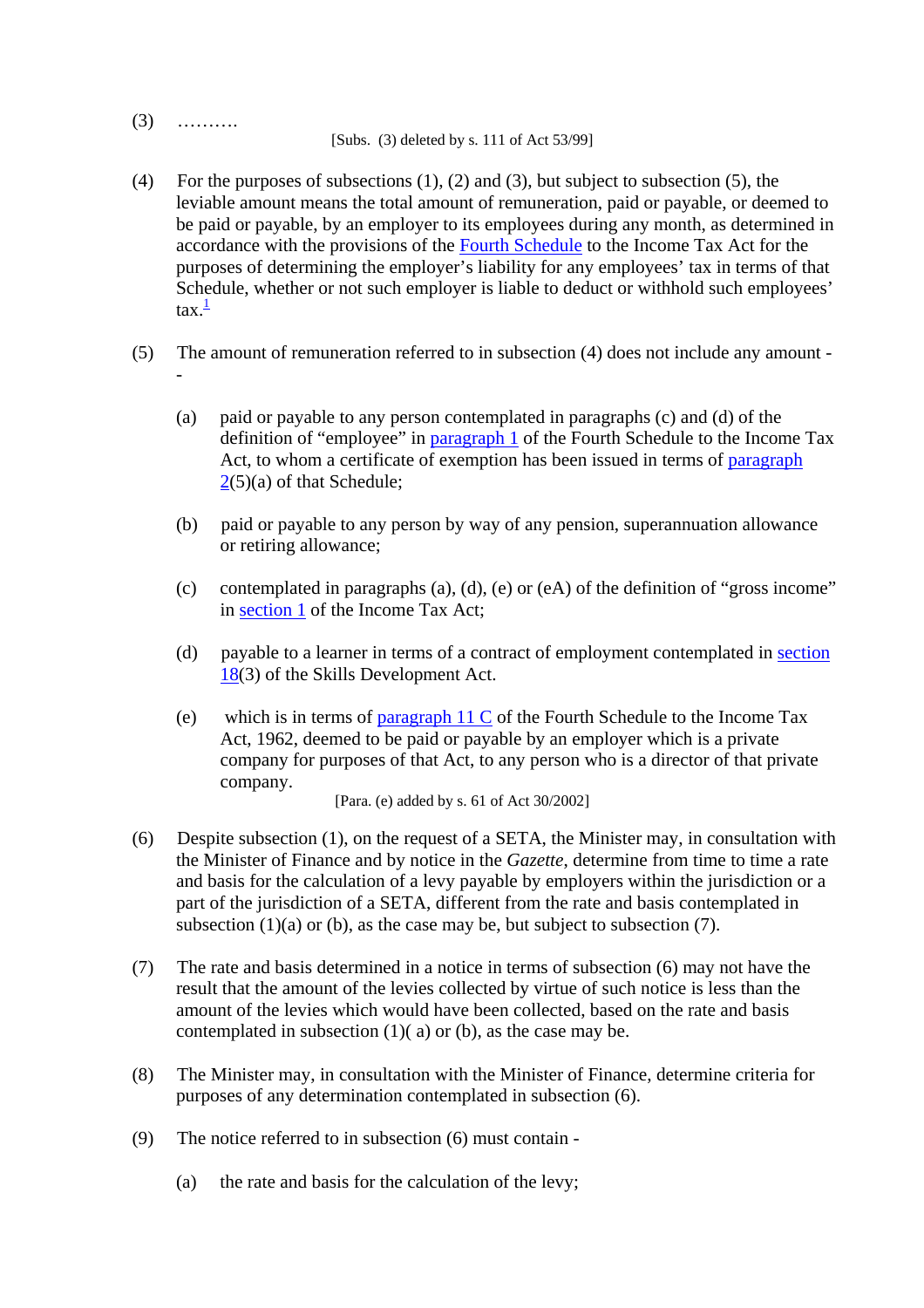- <span id="page-4-0"></span>(b) the date on which the levy becomes payable;
- (c) a description of the employers falling within the jurisdiction of the SETA or part of the jurisdiction of the SETA in respect of which the levy is payable;
- (d) any other matter necessary to ensure the effective collection of the levy.

# **4. Exemptions**

The levy is not payable by -

- (a) any public service employer in the national or provincial sphere of government;
- (b) any employer where section  $3(1)(a)$  or (b) applies and during any month, there are reasonable grounds for believing that the total amount of remuneration, as determined in accordance with section 3(4), paid or payable by that employer to all its employees during the following 12 month period will not exceed R500 000; [Para. (b) substituted by s. 24 of Act 9/2005]
- (c) any public benefit organisation contemplated in section  $10(1)(cN)$  of the Income Tax Act, which-
	- (i) solely carries on any public benefit activity contemplated in paragraphs 1, 2 (a), (b), (c) and (d) and 5 of Part I of the Ninth Schedule to that Act; or
	- (ii) solely provides funds to public benefit organisations contemplated in subparagraph (i); or

[Para. (c) substituted by s. 91 of Act 30/2000, s. 62 of Act 30/2002 and s. 196 of Act 45/2003]

- (d) any national or provincial public entity, if 80 per cent or more of its expenditure is defrayed directly or indirectly from funds voted by Parliament; or
- (e) any municipality in respect of which a certificate of exemption has been granted on such conditions and for such period as the Minister may prescribe by regulation, in consultation with the Minister of Finance and the Minister for Provincial and Local Government.

[Para. (e) added by s. 112 of Act 53/99]

### **5. Registration for payment of levy**

- (1) When an employer is liable to pay the levy, that employer must
	- (a) apply to the Commissioner in such manner as the Commissioner may determine, to be registered as an employer for the purposes of the levy and indicate in such application the jurisdiction of the SETA within which that employer must be classified (if any); and
	- (b) if the employer is affected by the establishment or amendment of a SETA as contemplated in subsection (4), indicate to the Commissioner the jurisdiction of the SETA within which that employer must be classified.

 $\overline{\phantom{a}}$  , where  $\overline{\phantom{a}}$ 1. This means that the remuneration paid to employees below the Income Tax threshold must be incorporated into the remuneration for determining the leviable amount in this Act.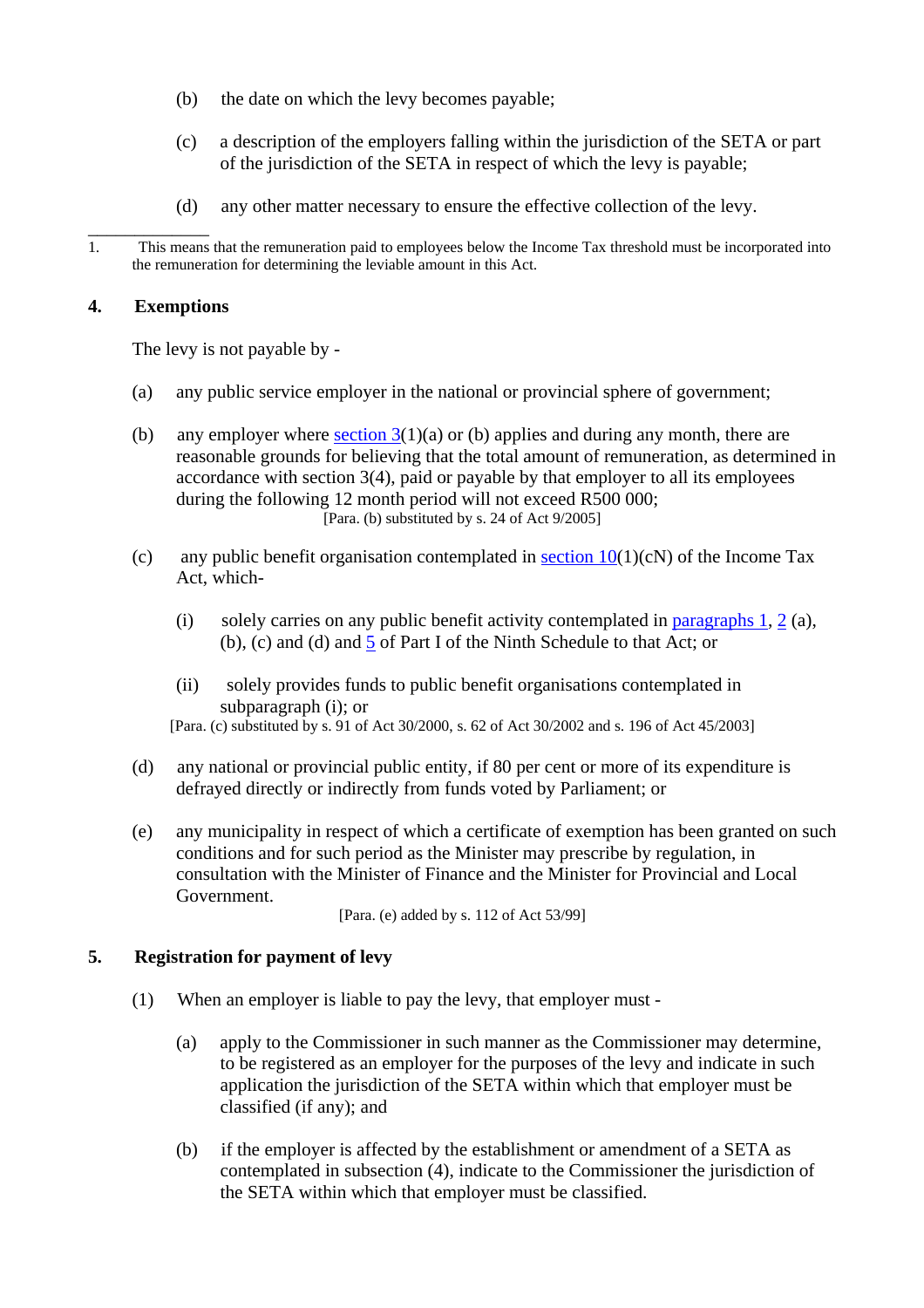- <span id="page-5-0"></span>(2) For the purposes of subsection (1), where an employer falls within the jurisdiction of more than one SETA, that employer must, having regard to -
	- (a) the composition of its workforce;
	- (b) the amount of remuneration paid or payable to the different categories of employees; and
	- (c) the training needs of the different categories of employees,

select one SETA within which it must be so classified for the purposes of this Act.

- (3) A selection by an employer in terms of subsection (2) is binding on the employer, unless the Commissioner having regard to the factors contemplated in subsection (2)(a), (b) and (c) otherwise directs.
- (4) If a SETA is established or its jurisdiction is amended after 1 April 2000, the Minister must, by notice in the *Gazette* -
	- (a) inform employers of any change in respect of which the SETA levy is or becomes payable; and
	- (b) determine a date, more than 60 days after the date of the notice, from which employers will be affected by that establishment or amendment of jurisdiction.
- (5) An employer that falls within the jurisdiction of a SETA specified in a notice referred to in section 7(1), must -
	- (a) apply to the SETA in such manner as the SETA determines, to be registered as an employer for the purposes of the payment of the levy;
	- (b) within 21 days from the date of such notice, submit a statement to the Commissioner confirming that such employer falls within the jurisdiction of that SETA and that payment of the levy will be made to that SETA.
- (6) Any employer that is exempt from the payment of the levy as contemplated in [section](#page-4-0)   $4(a)$  $4(a)$ , (c), (d) and (e), must register in terms of subsection (1). [Subs.  $(6)$  substituted by s. 92 of Act 30/2000]

# **6. Payment of levy to Commissioner and refund**

- (1) Subject to [section 7](#page-6-0), every employer must pay the levy to the Commissioner in the manner and within the period determined in this Act.
- (2) An employer must, not later than seven days, or such longer period as the Commissioner determines, after the end of each month in respect of which the levy is payable, pay the levy to the Commissioner and together with such payment submit a statement -
	- (a) in such form as the Commissioner may require; and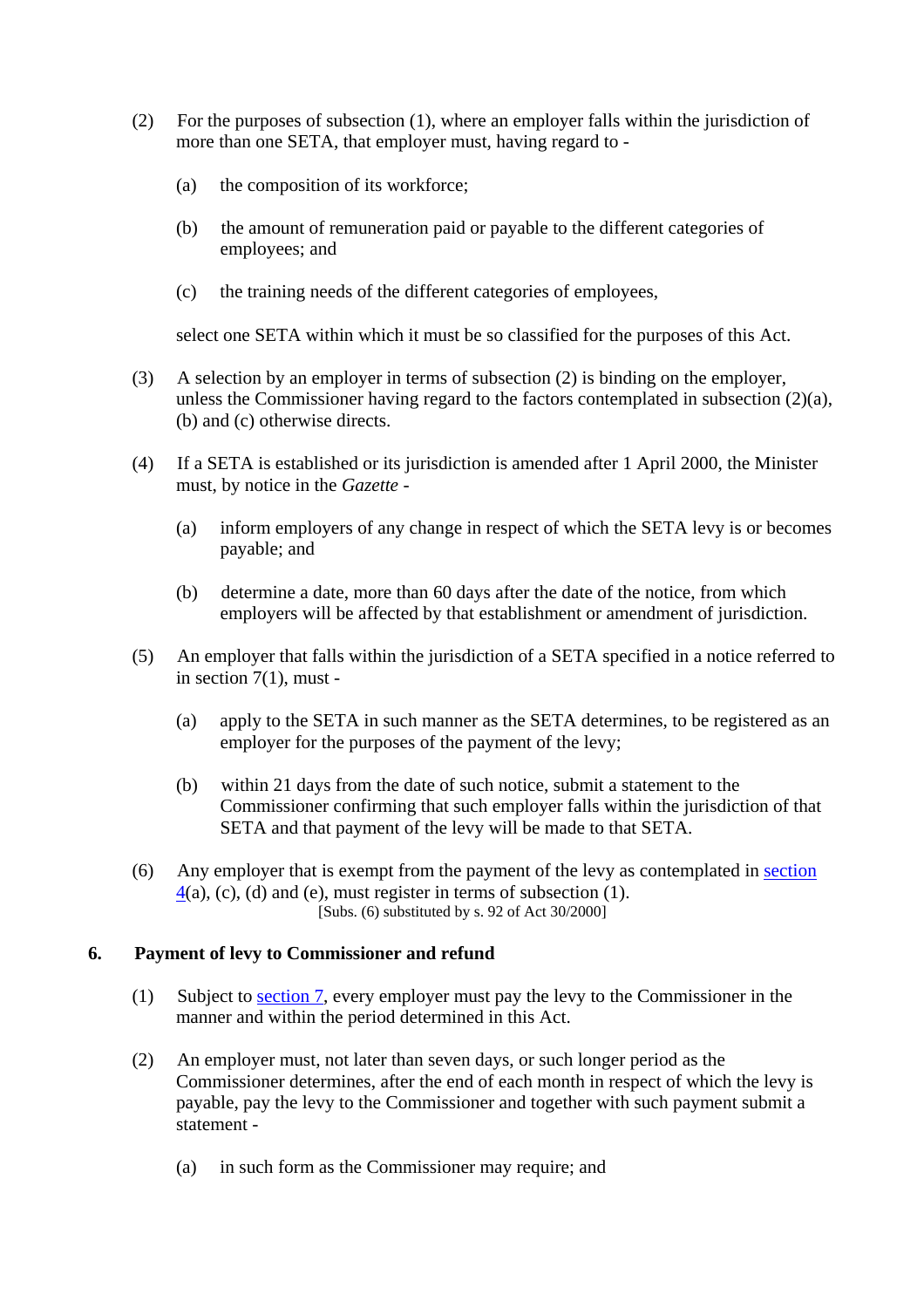- <span id="page-6-0"></span>(b) reflecting the amount of the levy due by that employer and containing such other information as the Commissioner may require.
- (2A) Every employer shall
	- (a) by such date or dates as prescribed by the Commissioner by notice in the *Gazette*; and
	- (b) if the employer ceases to carry on any business or other undertaking in respect of which the employer has paid or becomes liable to pay a levy as prescribed in terms of section 3, or otherwise ceases to be an employer, within 14 days after the date on which the employer has so ceased to carry on that business or undertaking or to be an employer, as the case may be,

or within such longer time as the Commissioner may approve, render to the Commissioner such return as the Commissioner may prescribe. [Subs. (2A) inserted by s. 43 of Act 18/2009]

- (3) If the amount of any levy, interest or penalty paid by an employer to the Commissioner was not leviable or payable, or was in excess of the amount leviable or payable in terms of this Act, that amount must be refunded to that employer by the Commissioner, which refund is a drawback against the National Revenue Fund.
- (4) If the Director-General has allocated in accordance with [section 8](#page-8-0) the full amount or any portion of the amount referred to in subsection (3), the Director-General must, when necessary, withhold the amount so allocated from future payments due to the SETA or National Skills Fund, as the case may be, in terms of this Act.
- (5) The Commissioner must, before the seventh day of each month, or such longer period as the Commissioner and Director-General may agree, notify the Director-General of -
	- (a) the names of employers in each SETA and the amount of levies, interest and penalties collected from and refunds made to those employers; and
	- (b) the names of employers which do not fall within the jurisdiction of any SETA and the amount of levies, interest and penalties collected from and refunds made to those employers,

during the previous month. [Subs. (5) amended by s. 76 of Act 19/2001]

### **6B.** ……….

[S. 6B inserted by s. 45 of Act 5/2001 and repealed by s. 46 of Act 32/2005]

### **7. Payment of levy to SETA and refund**

- (1) Subject to subsection (2), the Minister may, in consultation with the Minister of Finance and by notice in the *Gazette*, determine that all employers that fall within the jurisdiction of any SETA specified in that notice, must pay the levy to -
	- (a) that SETA; or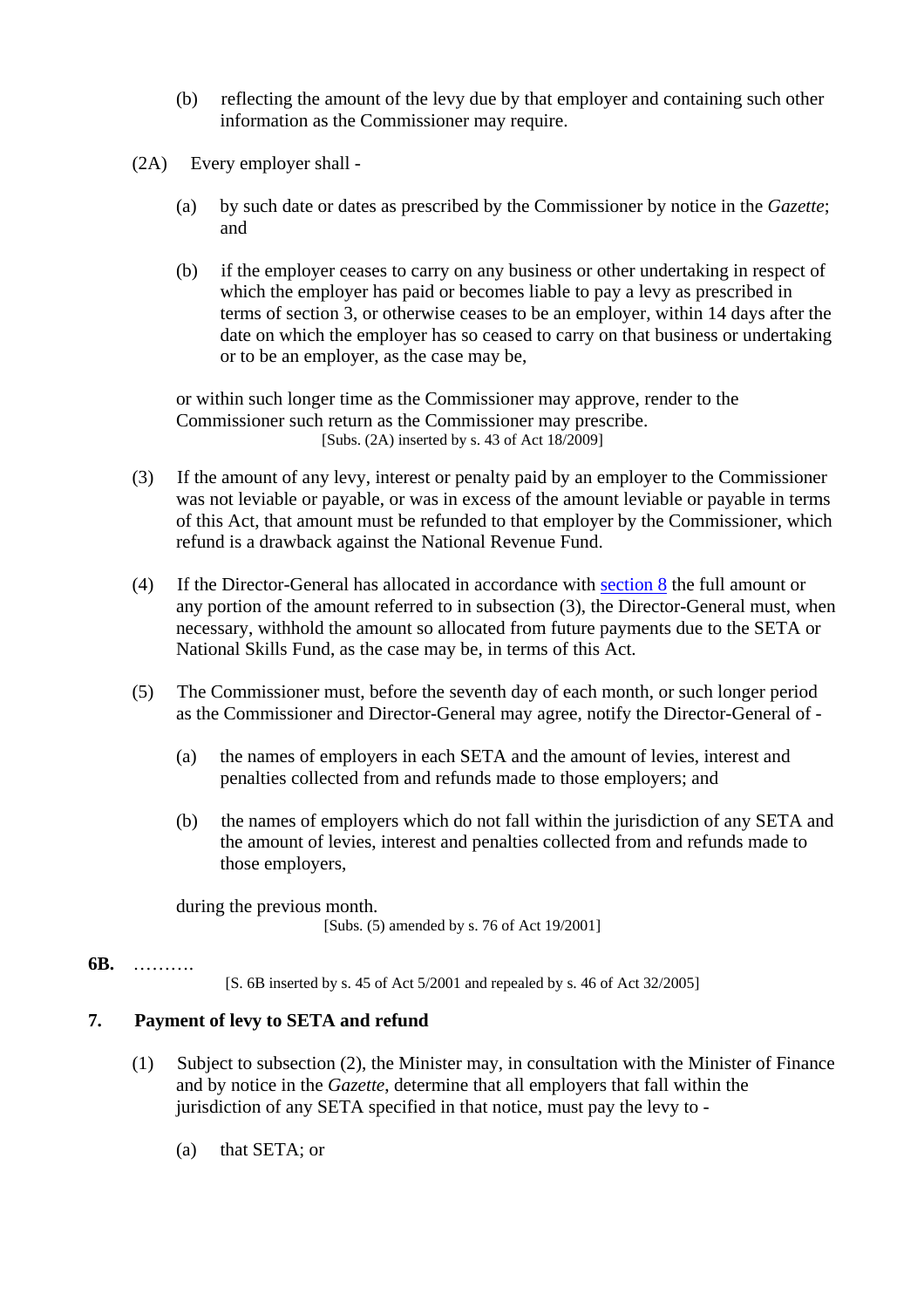- <span id="page-7-0"></span>(b) a body nominated by the SETA and approved by the Minister to collect the levy on behalf of that SETA.
- (2) Before making a determination contemplated in subsection (1), the Minister and the Minister of Finance must be satisfied that -
	- (a) sufficient grounds exist for the SETA to collect the levy from the employers in its jurisdiction;
	- (b) the SETA, or the body nominated by the SETA to collect the levy on its behalf, has demonstrated the required competence to collect the levy; and
	- (c) the costs pertaining to such collection will not exceed two per cent of the total amount of the levies collected.
- (3) The Minister may withdraw the notice contemplated in subsection (1) if he or she is satisfied that the SETA has not complied in the prescribed manner with section  $10(1)(a)$ , (b), (g)(iii) and (h)(ii) of the Skills Development Act.
- (4) An employer must, not later than seven days after the end of each month in respect of which the levy is payable -
	- (a) pay the levy; and
	- (b) submit to the SETA or approved body and to the Commissioner a statement
		- (i) in such form as the SETA or approved body, as the case may be, and the Commissioner, respectively, may require; and
		- (ii) reflecting the amount of the levy paid to the SETA or approved body and containing such other information as the SETA or approved body, as the case may be, and the Commissioner may require.
- (5) If the amount of a levy, interest or penalty paid by an employer to the SETA or approved body was not leviable or payable, or was in excess of the amount leviable or payable, in terms of this Act, that amount must be refunded to the employer by the SETA or approved body from the funds of the SETA.
- (6) If any portion of the amount refunded in terms of subsection (5), has been paid over to the National Skills Fund in terms of [section 9](#page-8-0)(a), the SETA must withhold that portion from future payments to the Fund in terms of this Act.

### **7A. Estimated assessments**

- (1) Where any employer who is required to pay the levy in terms of section 6 or section 7
	- (a) has failed to submit a statement as required in terms of section 6(2) or section 7(4);
	- (b) has submitted a statement as required in terms section  $6(2A)$  or  $7(4A)$  but the Commissioner is not satisfied with the statement; or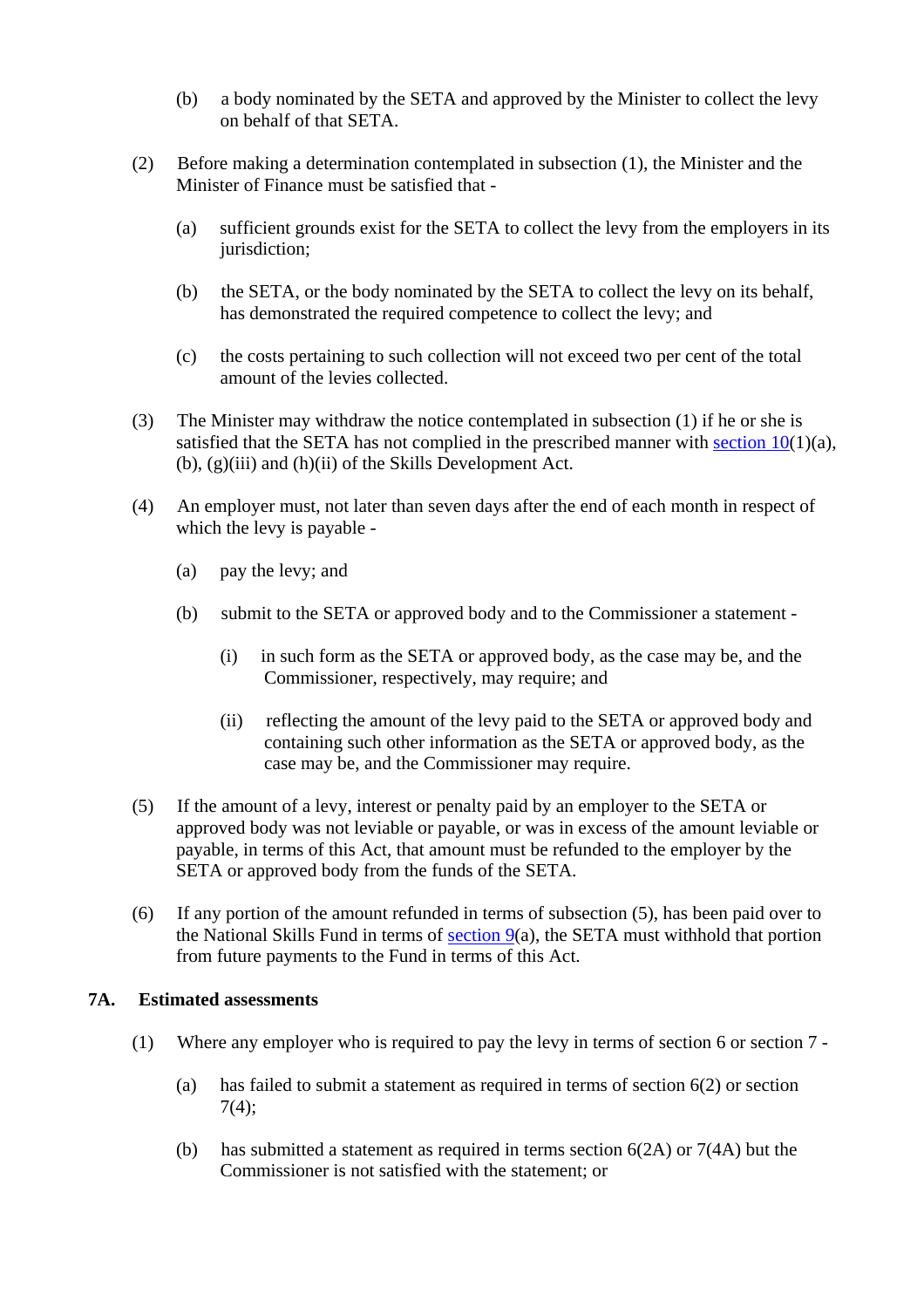<span id="page-8-0"></span>(c) has failed to pay such levy,

and such employer has not been absolved from his or her liabilities in terms of the provisions of this Act, the Commissioner or the SETA, as the case may be, may make a reasonable estimate of the amount of any levy due in terms of this Act and issue to the employer a notice of assessment for the unpaid amount.

(2) Any estimate of the amount of the levy payable by an employer in terms of the provisions of subparagraph (1), shall be subject to objection or appeal. [S. 7A inserted by s. 44 of Act 18/2009]

# **8. Distribution of levies paid to Commissioner**

- (1) The levies, interest and penalties collected by the Commissioner, after deduction of refunds, must be paid into the National Revenue Fund.
- (2) Subject to [section 6](#page-5-0)(4), the total amount of levies, interest and penalties paid into the National Revenue Fund in terms of subsection (1), is a direct charge against the National Revenue Fund for the credit of -
	- (a) the SETA to the amount contemplated in subsection  $(3)(b)$ ;
	- (b) the National Skills Fund to the amount contemplated in subsection (3)(a) and (c).
- (3) The Director-General must, within 14 days after receipt of a notice from the Commissioner in terms of [section 6](#page-5-0)(5), allocate -
	- (a) 20 per cent of the levies, interest and penalties collected in respect of a SETA to the National Skills Fund;
	- (b) 80 per cent of the levies, interest and penalties collected in respect of a SETA to that SETA after he or she is satisfied that the SETA has complied in the prescribed manner with section  $10(1)(a)$ , (b), (g)(iii) and (h)(ii) of the Skills Development Act;
	- (c) the levies, interest and penalties collected by the Commissioner from employers which do not fall within the jurisdiction of a SETA to the National Skills Fund.
- (4) The levies, interest and penalties allocated to a SETA in terms of subsection (3)(b) must be dealt with in accordance with section 14 of the Skills Development Act.

# **9. Distribution of levies paid to SETA**

Subject to [section 10](#page-9-0)(3), the executive officer of a SETA or its approved body, as the case may be, must -

- (a) not later than the 15th day of each month, pay 20 per cent of the levies collected by that SETA in terms of section  $7(1)$ , and of any interest and penalties collected in respect thereof, to the National Skills Fund;
- (b) deal with the balance of the levies, interest and penalties so collected in accordance with section 14 of the Skills Development Act.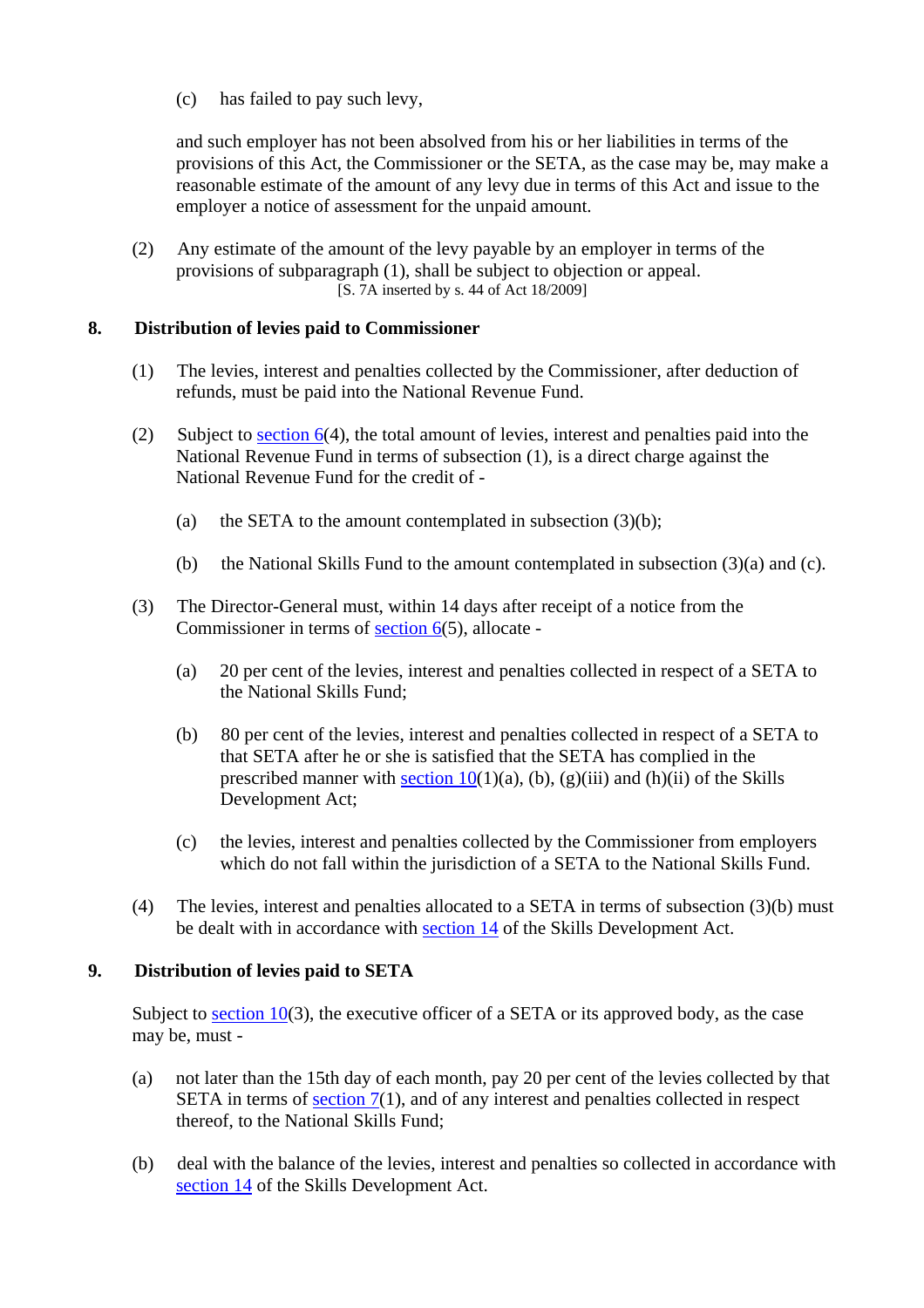# <span id="page-9-0"></span>**10. Collection costs**

- (1) Subject to subsection (2), the Director-General must, on a monthly basis as may be agreed between by the Commissioner and the Director-General, defray the costs of collection by the Commissioner from the levies paid into the National Skills Fund.
- (2) The total amount of collection costs referred to in subsection (1), excluding the start-up capital costs, may not exceed two per cent of the total amount of the levies calculated at the rate referred to in section  $3(1)(b)$ .
- (3) Subject to subsection (4), a SETA or its approved body may withhold from its payment to the National Skills Fund in accordance of [section 9\(](#page-8-0)a), the cost of collection of the SETA or approved body.
- (4) The total amount of collection costs referred to in subsection (3) may not exceed two per cent of the total amount of the levies collected.

# **11. Interest on late payment**

- (1) If an employer fails to pay a levy or any portion thereof on the last day for payment thereof, as contemplated in section  $6(2)$  or  $7(4)$ , interest is payable on the outstanding amount at the rate contemplated in paragraph (b) of the definition of "prescribed rate" in section 1 of the Income Tax Act, calculated from the day following that last day for payment to the day that payment is received by the Commissioner, SETA or approved body, as the case may be.
- (2) The Commissioner may prescribe by notice in the *Gazette* that any interest payable in terms of this section be calculated on the daily balance owing and compounded monthly, and such method of determining interest will apply from such date as the Commissioner may prescribe.

[S. 11 substituted by s. 123 of Act 74/2002 and s. 45 of Act 18/2009]

# **12. Penalties on default**

- (1) Subject to subsection (2), if any levy remains unpaid after the last day for payment thereof as contemplated in section  $6(2)$  or [7](#page-6-0)(4), a penalty of 10 per cent of that unpaid amount is payable in addition to the interest contemplated in <u>section 11</u>.<br>[Subs. (1) substituted by s.113 of Act 53/99]
- (2) The Commissioner or the executive officer of the SETA or approved body, as the case may be, may, having due regard to the circumstances of the case, remit the penalty or any portion thereof imposed by subsection (1).
- (3) If an employer fails to pay an amount of levy with intent to evade that employer's obligations under this Act, the employer may be liable to pay a penalty not exceeding an amount equal to twice the amount of levy which that employer so failed to pay. [Subs. (3) added by s. 197 of Act 45/2003]
- (4) Any penalty contemplated in subparagraph (3)-
	- (a) must be determined by the Commissioner and must be paid within such period as the Commissioner may determine; and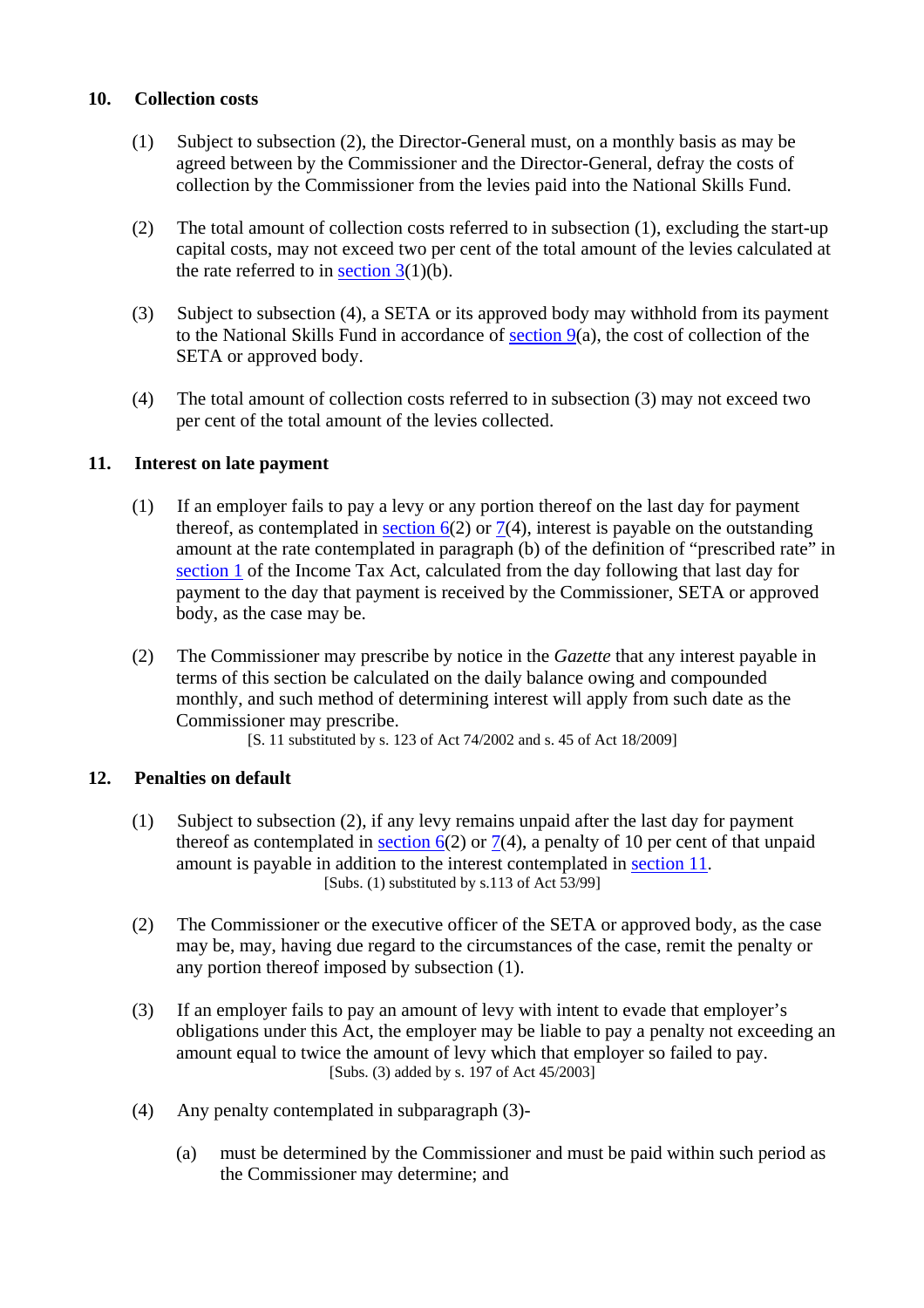- <span id="page-10-0"></span>(b) shall be deemed to be a tax for purposes of-
	- (i) the determination of any interest payable in terms of [section 11](#page-9-0); and
	- (ii) the provisions relating to the allocation of payments by the employer as applied in terms of [section 13](#page-10-0)(e) and (iii). [Subs. (4) added by s. 197 of Act 45/2003]

# **13. Applicability of Income Tax Act**

The provisions of the Income Tax Act relating to -

- (a) the administration thereof as contained in Chapter I of the Income Tax Act;
- (b) returns, the production of information, documents or things, enquiries, searches and seizures and evidence on oath;
- (c) assessments;
- (d) objections and appeals;
- (e) the payment and recovery of tax, interest and penalties;
- (f) refunds;
- (g) representative taxpayers; [Para. (g) substituted by s. 93 of Act 30/2000]
- (h) transactions, operations or schemes for purposes of avoiding or postponing liability for taxes on income or reducing the amount of taxes on income;
- (i) reporting of unprofessional conduct; and
- (j) jurisdiction of courts as contained in <u>section 105</u>, [Para. (j) added by s. 70 of Act 59/2000]

apply, with the changes required by the context, to the levy paid or payable to the Commissioner in terms of this Act in respect of -

- (i) the administration of this Act;
- (ii) statements, the production of information, documents or things, enquiries, searches and seizures and evidence on oath for the purpose of obtaining full information in respect of the calculation of the levy due and payable in terms of this Act;
- (iii) any assessment, objection and appeal and the payment recovery or refund of the levy, interest or penalty;
- (iv) representative taxpayers;
- (v) any transaction, operation or scheme entered into or carried out for the purposes of avoiding or postponing liability for the levy or reducing the amount of the levy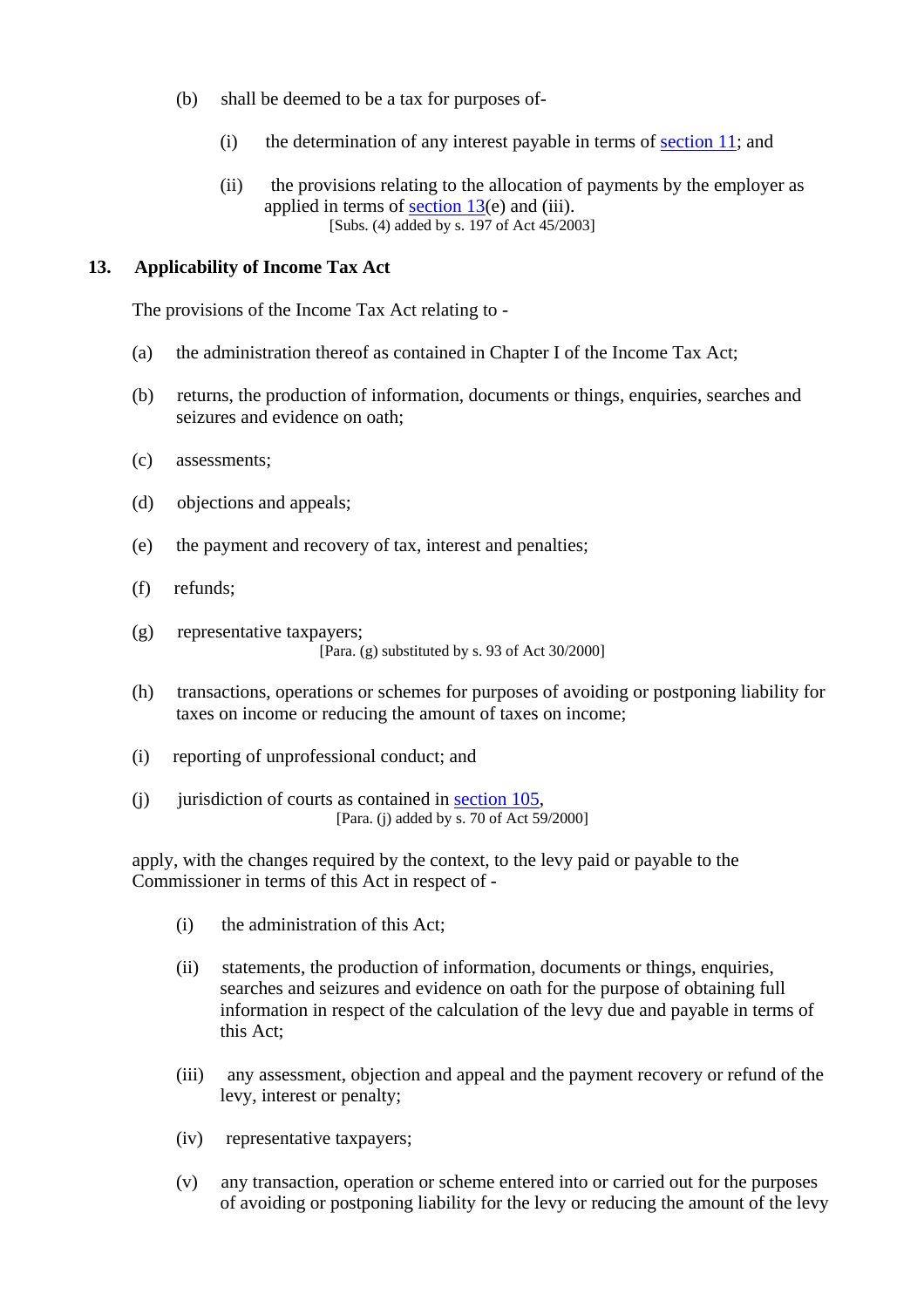and in the application of the provisions contemplated in paragraph (h), such provisions are regarded to include a reference to the levy;

- <span id="page-11-0"></span>(vi) reporting of unprofessional conduct; and
- (vii) jurisdiction of courts. [Subpara. (vii) added by s. 70 of Act 59/2000]

# **CHAPTER 2**

# **RECOVERY OF LEVY BY SETA**

# **14. Recovery of levy**

- (1) A levy payable by an employer in terms of section  $7(1)$  to a SETA or its approved body is regarded to be a debt due to the SETA.
- (2) If an employer
	- (a) fails to submit a statement in respect of the amount of levies due as contemplated in section  $7(4)(b)$ ; or
	- (b) submits a statement reflecting an amount which, in the opinion of the executive officer of the SETA or approved body, as the case may be, is less than the amount which is due in terms of this Act,

the executive officer of the SETA or approved body, as the case may be, may estimate the amount of the levy due and issue an assessment for the outstanding amount.

(3) If any amount of the levy payable by an employer to a SETA in accordance with [section](#page-6-0)   $7(1)$  $7(1)$ , or any interest or penalty in respect thereof, remains unpaid on the last day for payment thereof as contemplated in sections  $7(4)(a)$ , [11](#page-9-0) and [12,](#page-9-0) respectively, the SETA or approved body, as the case may be, may, despite any law to the contrary, recover the outstanding amount by action in a magistrate's court having jurisdiction in the area in which the person liable for the levy, interest or penalty carries on business.

# **15. Appointment of inspectors**

- (1) A labour inspector appointed in terms of section 63 of the Basic Conditions of Employment Act, 1997(Act No. 75 of 1997), is regarded to be an inspector for the purposes of this Act in so far as it relates to the collection of levies by a SETA or its approved body.
- (2) The Director-General must, by a signed certificate, designate any person appointed in the prescribed manner and against the prescribed criteria as an agent of a SETA or its approved body as an inspector for the purposes of this Act in so far as it relates to the collection of levies by the SETA or approved body, as the case may be.

### **16. Powers of entry of inspectors**

(1) In order to monitor and enforce compliance with this Act in so far as it relates to the collection of levies by a SETA or its approved body, an inspector may without warrant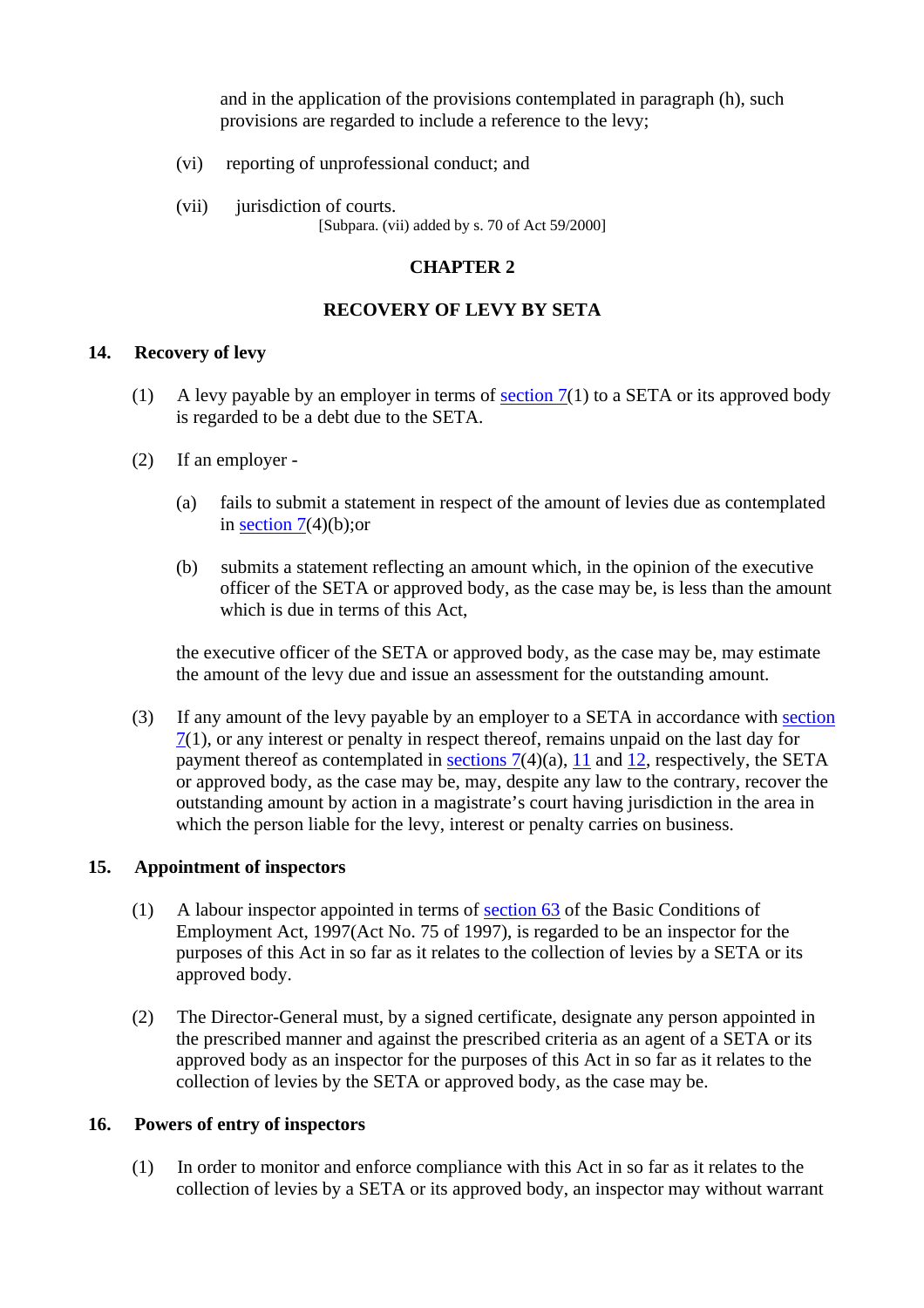<span id="page-12-0"></span>or notice at any reasonable time, enter any workplace or any other place where an employer carries on business or keeps any records, which is not a home.

- (2) An inspector may enter a home or any place other than a place contemplated in subsection (1) only -
	- (a) with the consent of the owner or occupier; or
	- (b) if authorised by a warrant, in terms of subsection (3), to do so.
- (3) A magistrate, or judge of a High Court, in chambers having jurisdiction may issue a warrant contemplated in subsection (2) only on written application by an inspector, referred to in [section 15](#page-11-0), and stating under oath or affirmation the reasons for the need to enter a place in order to monitor compliance with this Act in so far as it relates to the collection of levies by a SETA or its approved body.

### **17. Powers of inspector to question and inspect**

- (1) In order to monitor compliance with this Act in so far as it relates to the collection of levies by a SETA or its approved body, an inspector referred to in [section 15](#page-11-0) may -
	- (a) require a person to disclose information either orally or in writing, and either alone or in the presence of witnesses on any matter to which this Act so relates, and require that the disclosure be made under oath or affirmation;
	- (b) inspect, and question a person about, any document to which this Act so relates;
	- (c) copy that document, or remove that document to make copies of, or extracts from, that document;
	- (d) require a person to produce or deliver to a place specified by the inspector that document for inspection; and
	- (e) perform any other prescribed function necessary for monitoring or enforcing compliance with this Act in so far as it relates to the collection of levies by a SETA or its approved body.
- (2) The inspector may be accompanied by an interpreter and any other person reasonably required to assist in conducting the inspection.
- (3) The inspector must
	- (a) produce on request the certificate of appointment as inspector;
	- (b) provide a receipt for any document removed or delivered in terms of subsection  $(1)(c)$  or  $(d)$ ; and
	- (c) return anything so removed or delivered within a reasonable time.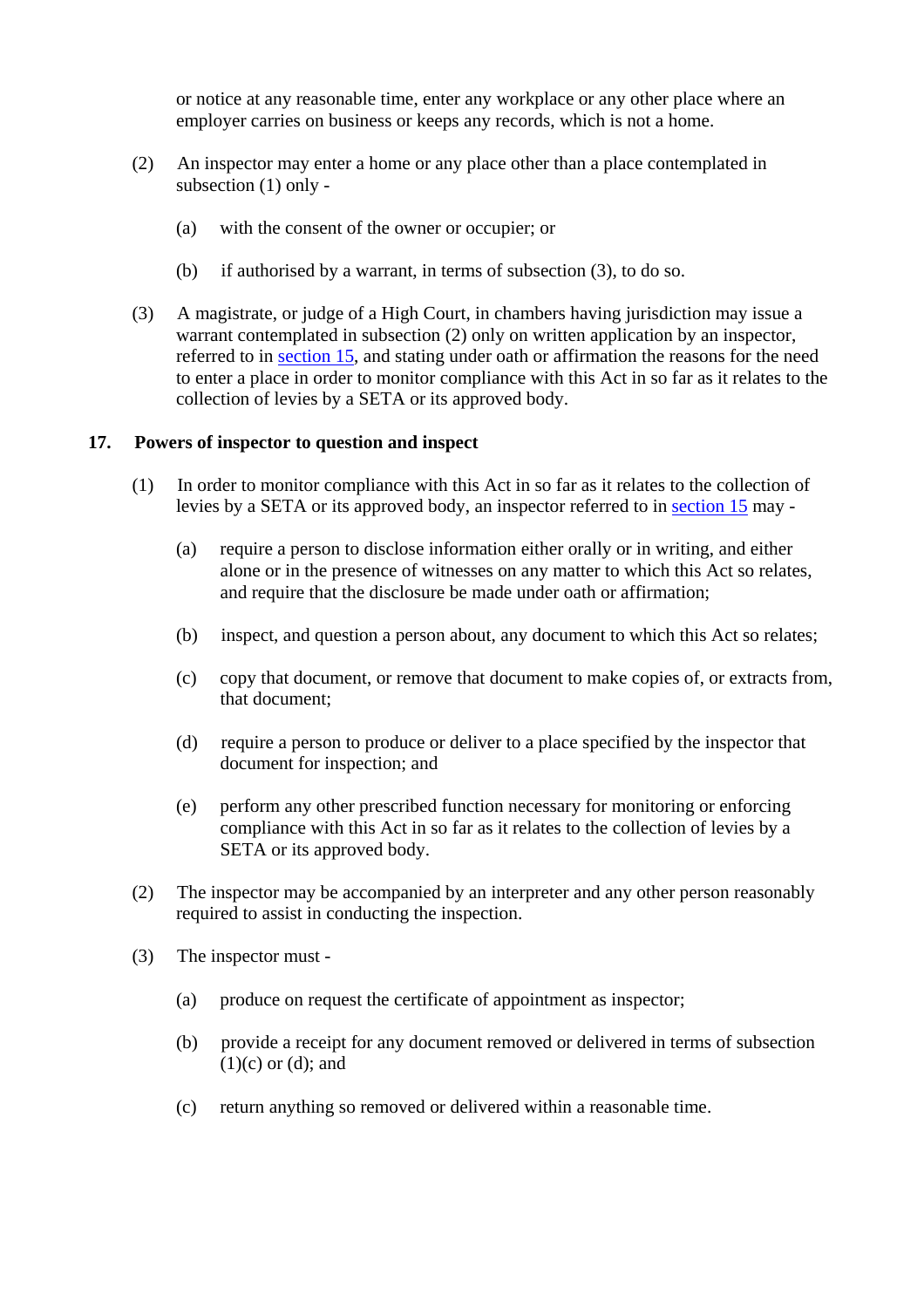### <span id="page-13-0"></span>**18. Co-operation with inspectors**

- (1) Any person who is questioned by an inspector referred to in [section 15](#page-11-0) must answer all relevant questions lawfully put to that person, truthfully and to the best of his or her ability.
- (2) An employer must provide any facility and assistance at his or her premises that is reasonably required by an inspector to perform his or her functions effectively.

### **19. Undertakings and compliance orders**

Sections 68 to 73 of the Basic Conditions of Employment Act, 1997(Act No. 75 of 1997), apply, with the changes required by the context, to -

- (a) the monitoring and enforcement of this Act in so far as it relates to the collection of levies by a SETA or its approved body; and
- (b) any legal proceedings concerning a contravention of this Act,

in so far as it relates to the collection of levies by a SETA or its approved body.

# **CHAPTER 3**

# **GENERAL PROVISIONS**

### **20. Offences**

Any person who -

- (a) fails to apply for registration for purposes of the levy;
- (b) fails to pay any levy on the date determined for payment thereof;
- (c) furnishes any false information in a statement or other document required in terms of this Act, knowing the information to be false;
- (d) fails to
	- (i) submit or deliver any statement or other document or thing;
	- (ii) disclose any information;
	- (iii) reply to or answer truly and fully, any questions put to him or her; or
	- (iv) attend and give evidence,

required in terms of this Act; or

(e) hinders or obstructs any person in carrying out his or her functions in terms of this Act,

commits an offence and is liable on conviction to a fine or imprisonment for a period not exceeding one year.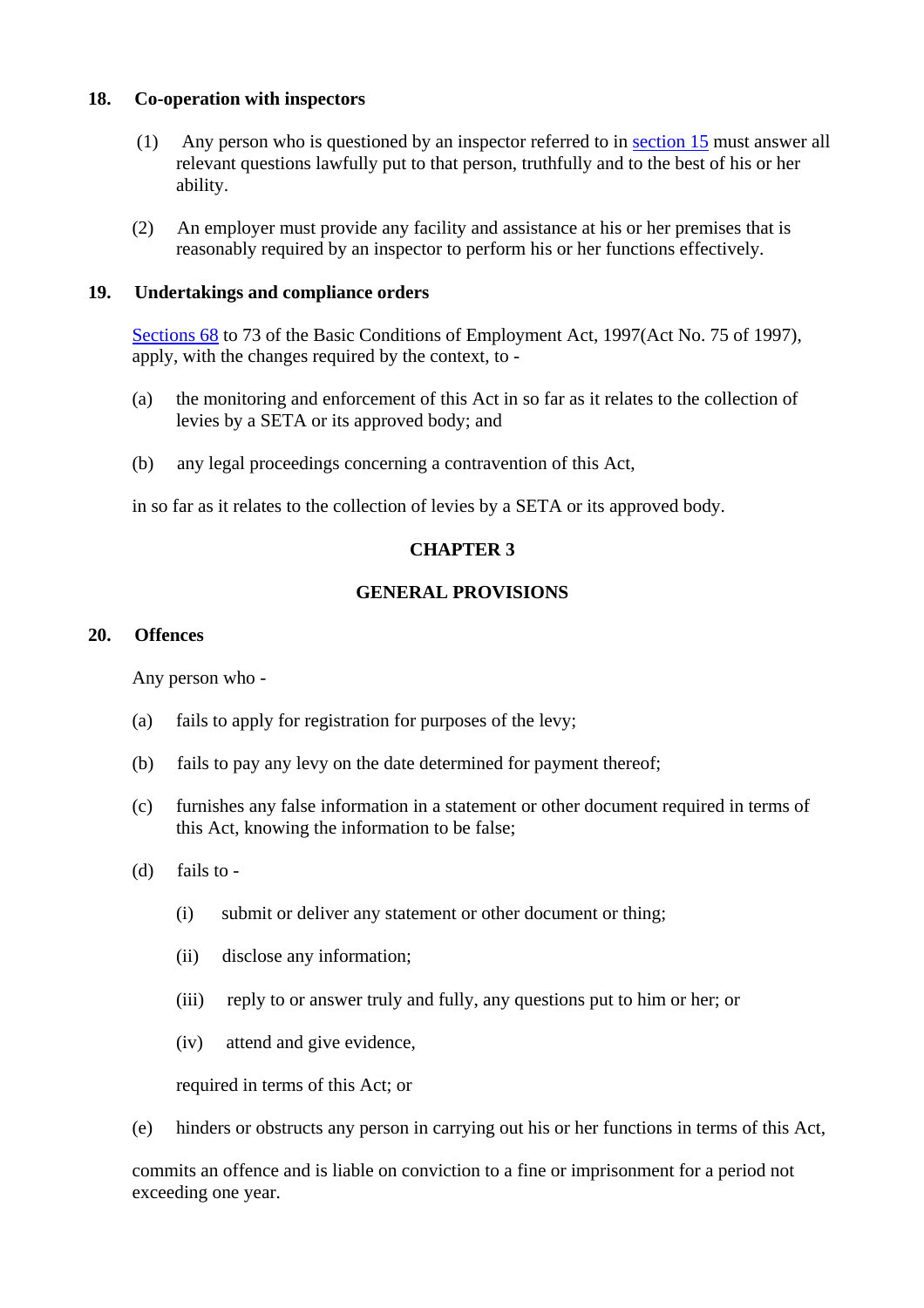# <span id="page-14-0"></span>**20A. Jurisdiction of Courts**

A person charged with an offence under this Act may be tried in respect of that offence by any court having jurisdiction within any area in which that person resides or carries on business, in addition to any jurisdiction conferred upon any court by any law. [S. 20A inserted by s. 77 of Act 19/2001 and substituted by s. 124 of Act 74/2002]

# **21. Proof of accuracy of statement**

In any proceedings concerning a contravention of this Act, it is for an employer to prove that the information supplied by that employer in a statement required to be submitted in terms of this Act is accurate.

# **22. Regulations**

The Minister may, in consultation with the Minister of Finance and after consultation with the National Skills Authority, make regulations about any matter which -

- (a) may or must be prescribed in terms of this Act; and
- (b) is necessary for the effective administration of this Act.

### **23. Amendment of Skills Development Act**

The Skills Development Act is amended as set out in the Schedule.

### **24. Short title and commencement**

This Act is called the Skills Development Levies Act, 1999 and takes effect on a date to be determined by the President by proclamation in the *Gazette*.

### **Schedule**

# **AMENDMENT OF SKILLS DEVELOPMENT ACT**  (Section 23)

Amendment of section 1 of Act 97 of 1998

1. Section 1 of the Skills Development Act is hereby amended by the substitution for the definitions of "Skills Development Levies Act" and "skills development levies" of the following definitions:

" 'Skills Development Levies Act' means the Skills Development Levies Act, 1999;

'skills development levies' means a levy as defined in section 1 of the Skills Development Levies Act;".

Amendment of section 2 of Act 97 of 1998

2. Section 2 of the Skills Development Act is hereby amended by the substitution in subsection  $(2)(a)(iii)$  for the expression "levy-grant" of the expression "levy financing".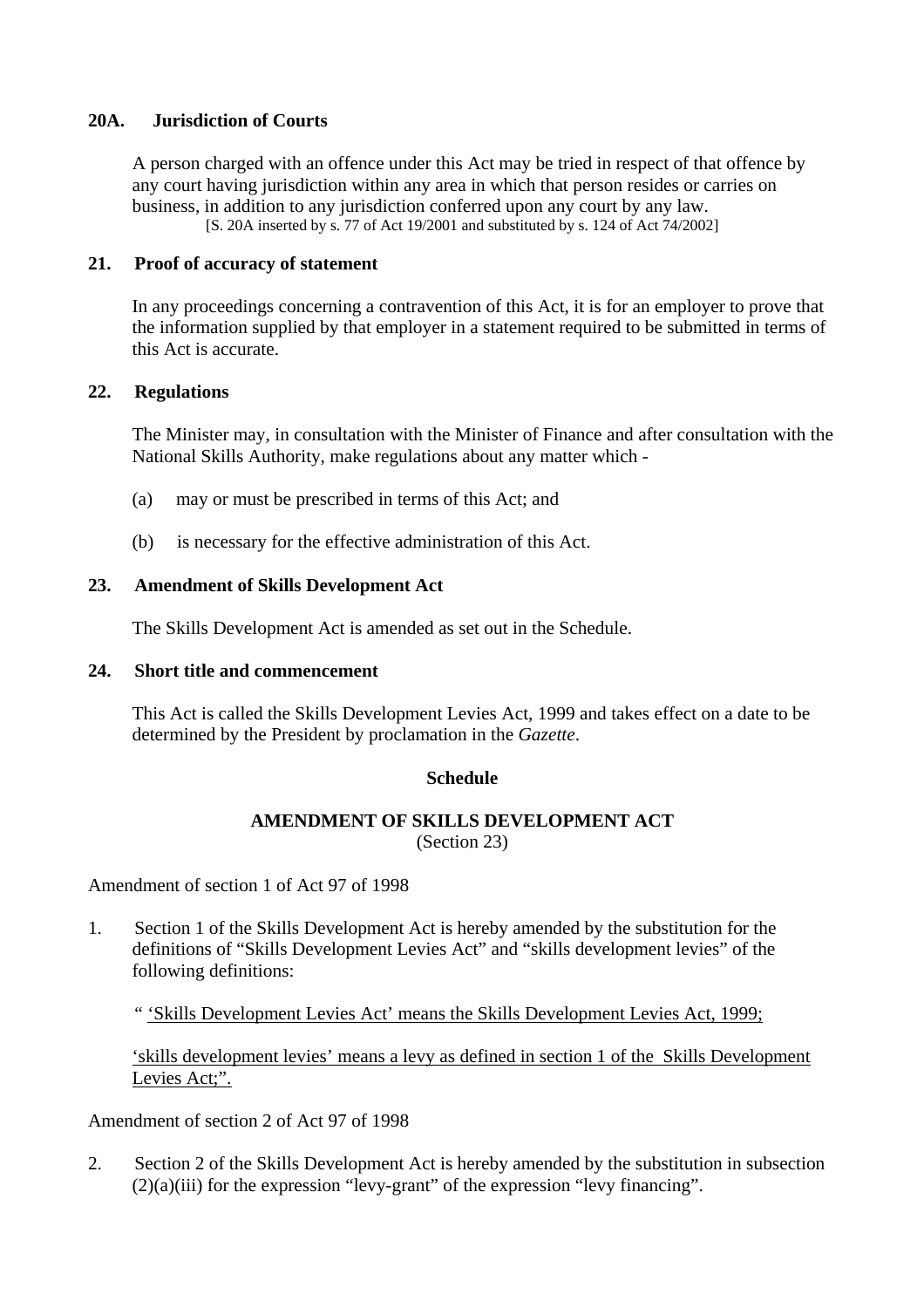# Amendment of section 10 of Act 97 of 1998

- 3. Section 10 of the Skills Development Act is hereby amended-
	- (a) by the substitution for paragraph (f) of subsection (l) of the following paragraph:

"(f) when required to do so as contemplated in section  $7(1)$  of the Skills

# Development

Levies Act, collect the skills development levies, and must disburse the levies, allocated to it in terms of sections  $8(3)(b)$  and  $9(b)$ , in its sector;";

(b) by the substitution for paragraph  $(k)$  of subsection  $(1)$  of the following paragraph:

"(k) perform any other duties imposed by this Act or the Skills Development Levies Act or consistent with the purposes of this Act.";

(c) by the substitution for paragraph (b) of subsection (2) of the following paragraph:

"(b) the other powers conferred on the SETA by this Act or the Skills Development Levies Act."; and

(d) by the substitution for subsection (3) of the following subsection:

"(3) A SETA must perform its functions in accordance with this Act, the Skills Development Levies Act and its constitution.".

Amendment of section 14 of Act 97 of 1998

- 4. Section 14 of the Skills Development Act is hereby amended-
	- (a) by the substitution for paragraph (a) of subsection (1) of the following paragraph:

 "(a) 80 per cent of the skills development levies, interest and penalties collected in respect of the SETA, as allocated in terms of sections 8(3)(b) and 9(b) of the Skills Development Levies Act;"; and

(b) by the deletion of paragraph (c) of subsection (2).

Amendment of section 27 of Act 97 of 1998

5. Section 27 of the Skills Development Act is hereby amended by the substitution for paragraphs (a) and (b) of subsection (2) of the following paragraphs:

"(a) 20 per cent of the skills development levies, interest and penalties collected in respect

of

 $\overline{a}$ 

every SETA, as required by sections 8(3)(a) and 9(a) of the Skills Development Levies Act;

(b) the skills development levies, interest and penalties collected by the Commissioner from employers which do not fall within the jurisdiction of a SETA, as required by section  $8(3)(c)$ of the Skills Development Levies Act.".

Amendment of section 30 of Act 97 of 1998